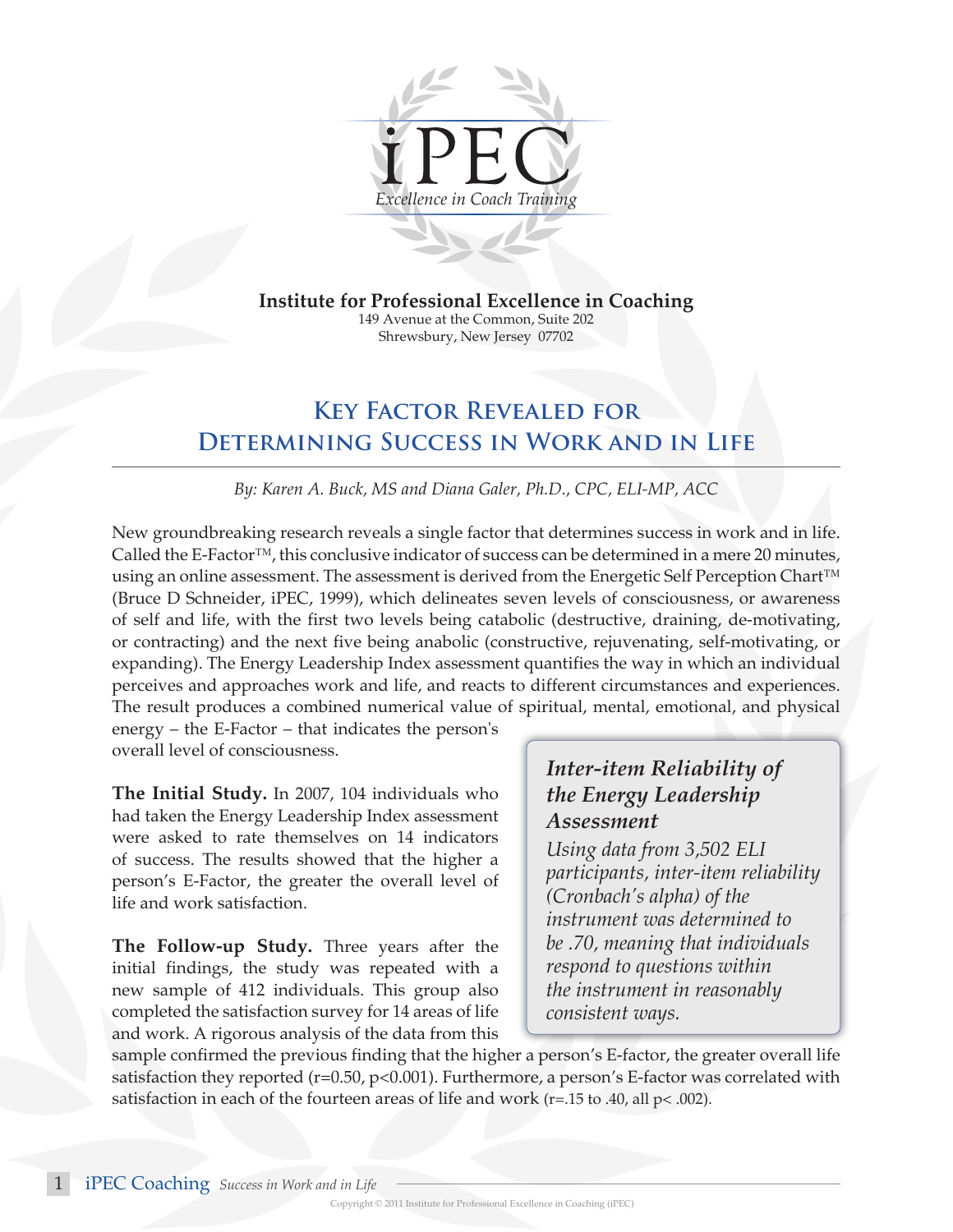**To illustrate these relationships,** we divided the sample of participants into those whose E-Factor fell in the Catabolic range (E-Factor less than 3.0) or the Anabolic range (E-Factor of 3.0 or more). Those respondents whose E-Factor fell in the Catabolic range were unlikely to express that they were satisfied with any area of life. Fewer than half of the respondents with an E-Factor below 3.0 expressed being very or completely satisfied in 13 of the 14 areas evaluated. The sole exception was Communications Skills, where 58% of respondents with Catabolic range E-Factors expressed satisfaction (Table 1).

| Table 1: % Satisfaction for Respondents with<br><b>Predominantly CATABOLIC Energy</b> |                                                         |  |  |  |
|---------------------------------------------------------------------------------------|---------------------------------------------------------|--|--|--|
| <b>Success Indicator</b>                                                              | % of Respondents<br><b>Very or Completely Satisfied</b> |  |  |  |
| <b>Communication Skills</b>                                                           | 58 %                                                    |  |  |  |
| Energy                                                                                | 34 %                                                    |  |  |  |
| Engagement at Work                                                                    | 35 %                                                    |  |  |  |
| <b>Family Relationships</b>                                                           | 48 %                                                    |  |  |  |
| <b>Financial Success</b>                                                              | 22 %                                                    |  |  |  |
| Health & Wellness                                                                     | 41 %                                                    |  |  |  |
| Intimate Relationships                                                                | 43 %                                                    |  |  |  |
| Leadership Ability                                                                    | 42 %                                                    |  |  |  |
| Personal Freedom                                                                      | 42 %                                                    |  |  |  |
| Productivity                                                                          | $33\%$                                                  |  |  |  |
| <b>Spiritual Connection</b>                                                           | 48 %                                                    |  |  |  |
| Time Management                                                                       | 31 %                                                    |  |  |  |
| Work/Life Balance                                                                     | 29 %                                                    |  |  |  |
| <b>Working Relationships</b>                                                          | 49 %                                                    |  |  |  |

*% Very or Completely Satisfied among respondents with E-Factors below 3.0 ("Catabolic")*

*Working relationships (SHRM, 2008) and workplace engagement (Gallup, 2006) are two key factors significantly impacting employee retention and turnover, productivity, innovation, and the overall health of an organization.*

table 1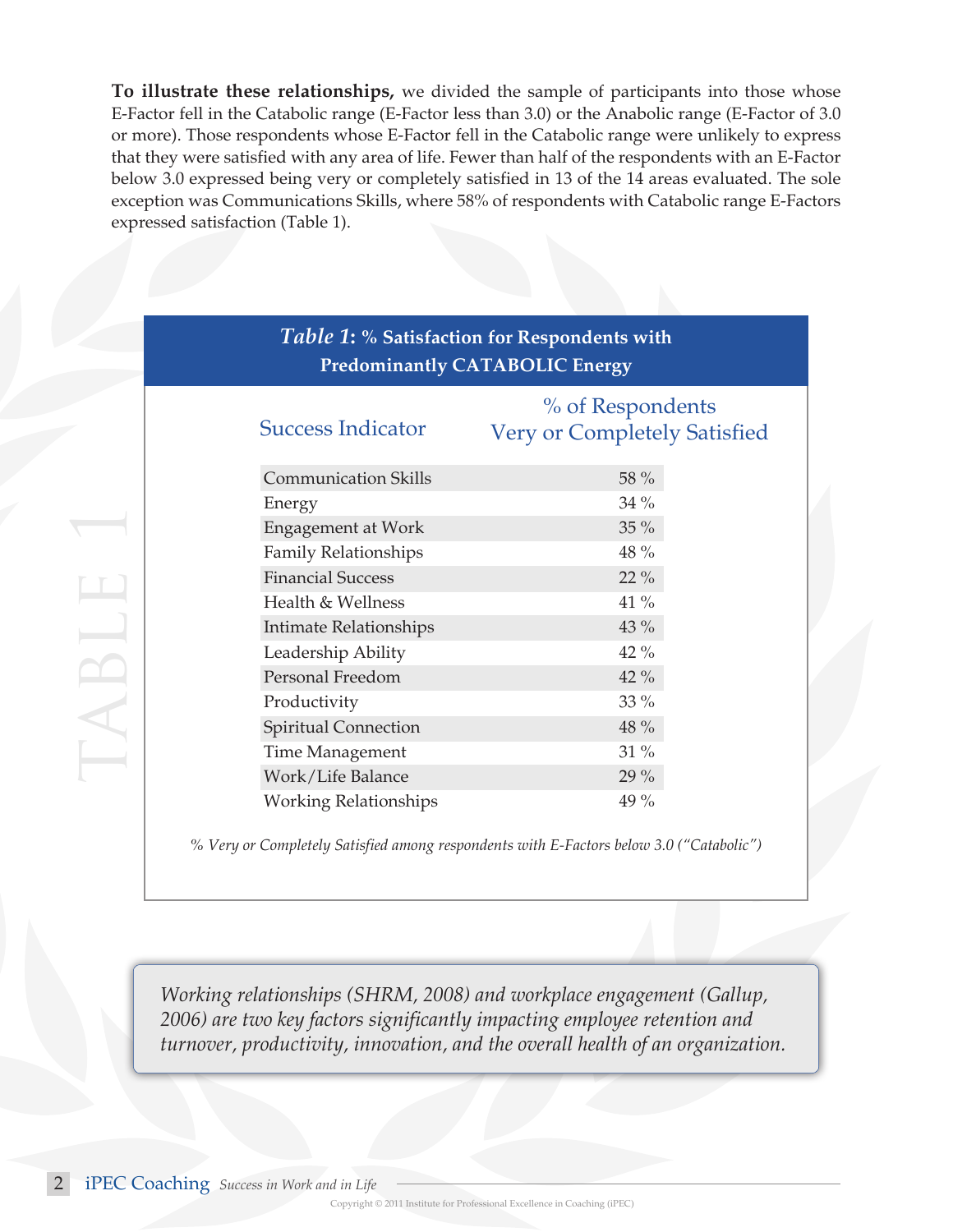In contrast, of the respondents with an E-Factor in the Anabolic range (more than 3.0 on the index), more than 50% reported being very or completely satisfied in 11 of 14 areas evaluated. (The exceptions were Work/Life Balance, Time Management, and Financial Success. Interestingly, these also registered the lowest satisfaction levels for those in the Catabolic Range and may reflect the current cultural and economic environment -- see Table 2).

| <b>Predominantly ANABOLIC Energy</b> |                                                  |  |  |  |
|--------------------------------------|--------------------------------------------------|--|--|--|
| <b>Success Indicator</b>             | % of Respondents<br>Very or Completely Satisfied |  |  |  |
| <b>Communication Skills</b>          | 75 %                                             |  |  |  |
| Energy                               | 55 %                                             |  |  |  |
| <b>Engagement at Work</b>            | 53 %                                             |  |  |  |
| Family Relationships                 | 71 %                                             |  |  |  |
| <b>Financial Success</b>             | 27 %                                             |  |  |  |
| Health & Wellness                    | 54 %                                             |  |  |  |
| Intimate Relationships               | 59 %                                             |  |  |  |
| Leadership Ability                   | 64 %                                             |  |  |  |
| Personal Freedom                     | 66 %                                             |  |  |  |
| Productivity                         | 52 %                                             |  |  |  |
| Spiritual Connection                 | 69 %                                             |  |  |  |
| Time Management                      | $40\%$                                           |  |  |  |
| Work/Life Balance                    | $50\ \%$                                         |  |  |  |
| <b>Working Relationships</b>         | $70\%$                                           |  |  |  |

*% Very or Completely Satisfied among respondents with E-Factors 3.0 or higher ("Anabolic")*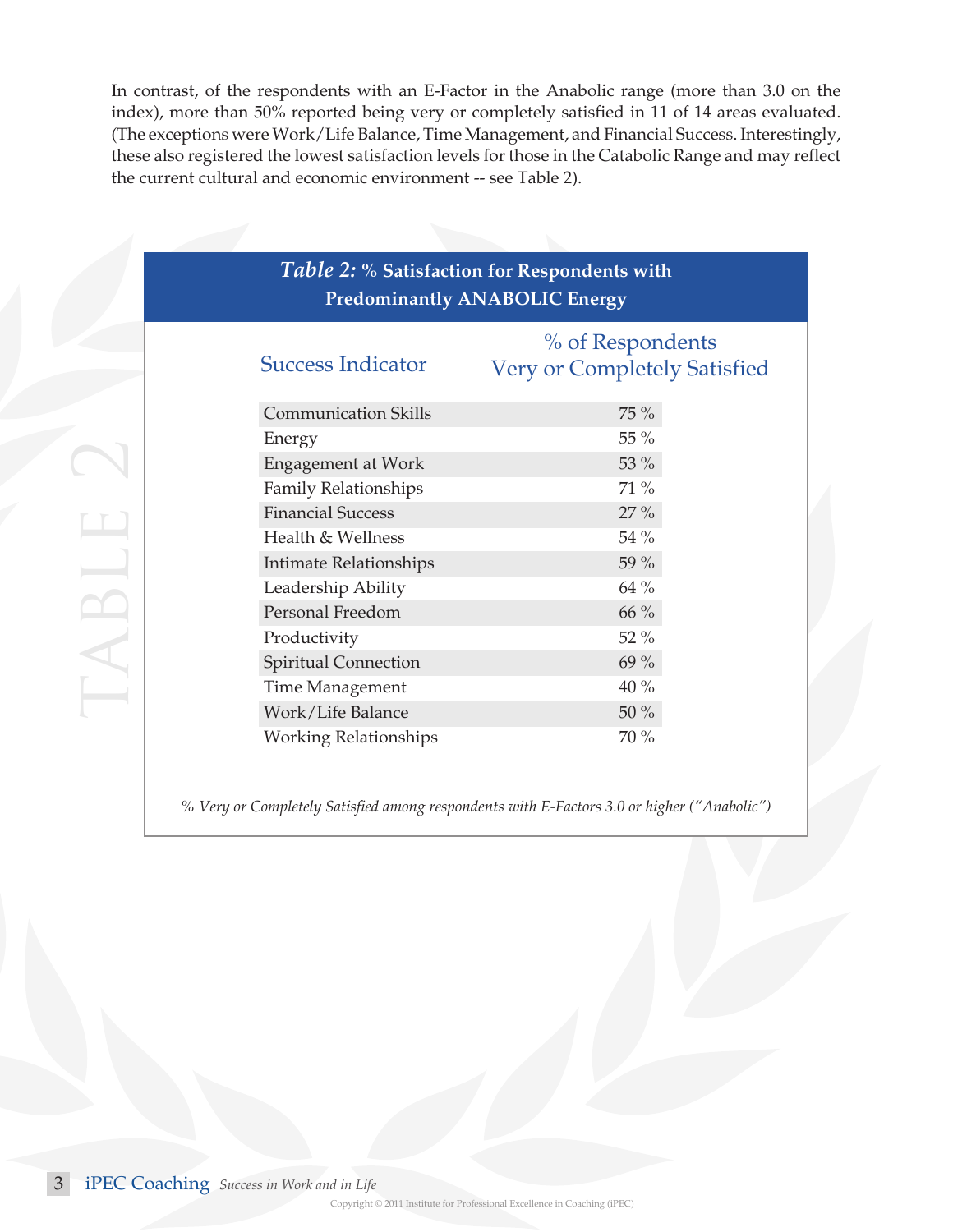While only 49% of those with an E-Factor below 3.0 ("Catabolic") reported satisfaction in the area of Working Relationships, 70% of those with an E-Factor above 3.0 ("Anabolic") were satisfied with their Working Relationships. Similarly, Engagement at Work showed 53% satisfaction for those in the Anabolic range compared to 35% for those in the Catabolic Range.

Figure 1 shows a comparison between the responses of the Anabolic and Catabolic participants in all 14 areas.



iPEC Coaching *Success in Work and in Life*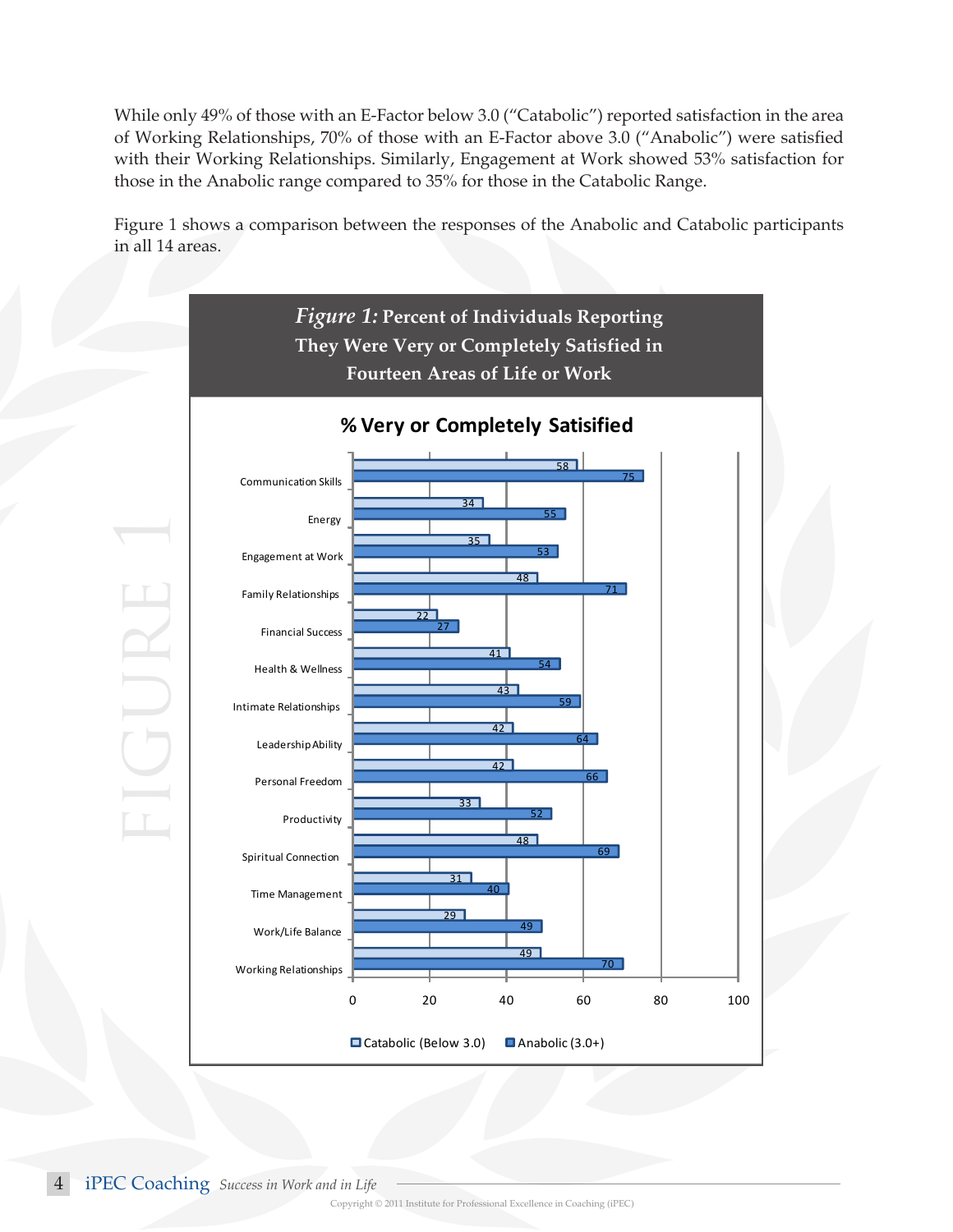Satisfaction levels of the two groups were compared, and individuals with a predominant Anabolic range of energy were significantly more satisfied than those in the Catabolic range. Overall, satisfaction levels were 1.25 to 1.70 times higher in those whose E-Factor was in the Anabolic range, as shown in Table 3.

| <b>Table 3: Relative Satisfaction* between Individuals</b><br>in the Anabolic Range (E-Factor Equal to or $>3.0$ )<br>as compared to the Catabolic Range (E-Factor $<$ 3.0) |                                                |  |  |  |
|-----------------------------------------------------------------------------------------------------------------------------------------------------------------------------|------------------------------------------------|--|--|--|
|                                                                                                                                                                             | <b>Relative Difference</b><br>in Satisfaction* |  |  |  |
| <b>Communication Skills</b>                                                                                                                                                 | 1.29                                           |  |  |  |
| Energy                                                                                                                                                                      | 1.63                                           |  |  |  |
| <b>Engagement at Work</b>                                                                                                                                                   | 1.51                                           |  |  |  |
| <b>Family Relationships</b>                                                                                                                                                 | 1.48                                           |  |  |  |
| <b>Financial Success</b>                                                                                                                                                    | 1.25                                           |  |  |  |
| Health & Wellness                                                                                                                                                           | 1.31                                           |  |  |  |
| Intimate Relationships                                                                                                                                                      | 1.37                                           |  |  |  |
| Leadership Ability                                                                                                                                                          | 1.52                                           |  |  |  |
| Personal Freedom                                                                                                                                                            | 1.58                                           |  |  |  |
| Productivity                                                                                                                                                                | 1.56                                           |  |  |  |
| Spiritual Connection                                                                                                                                                        | 1.43                                           |  |  |  |
| Time Management                                                                                                                                                             | 1.32                                           |  |  |  |
| Work/Life Balance                                                                                                                                                           | 1.70                                           |  |  |  |
| <b>Working Relationships</b>                                                                                                                                                | 144                                            |  |  |  |

*\* % satisfied for Anabolic range/% satisfied for Catabolic range.*

table 3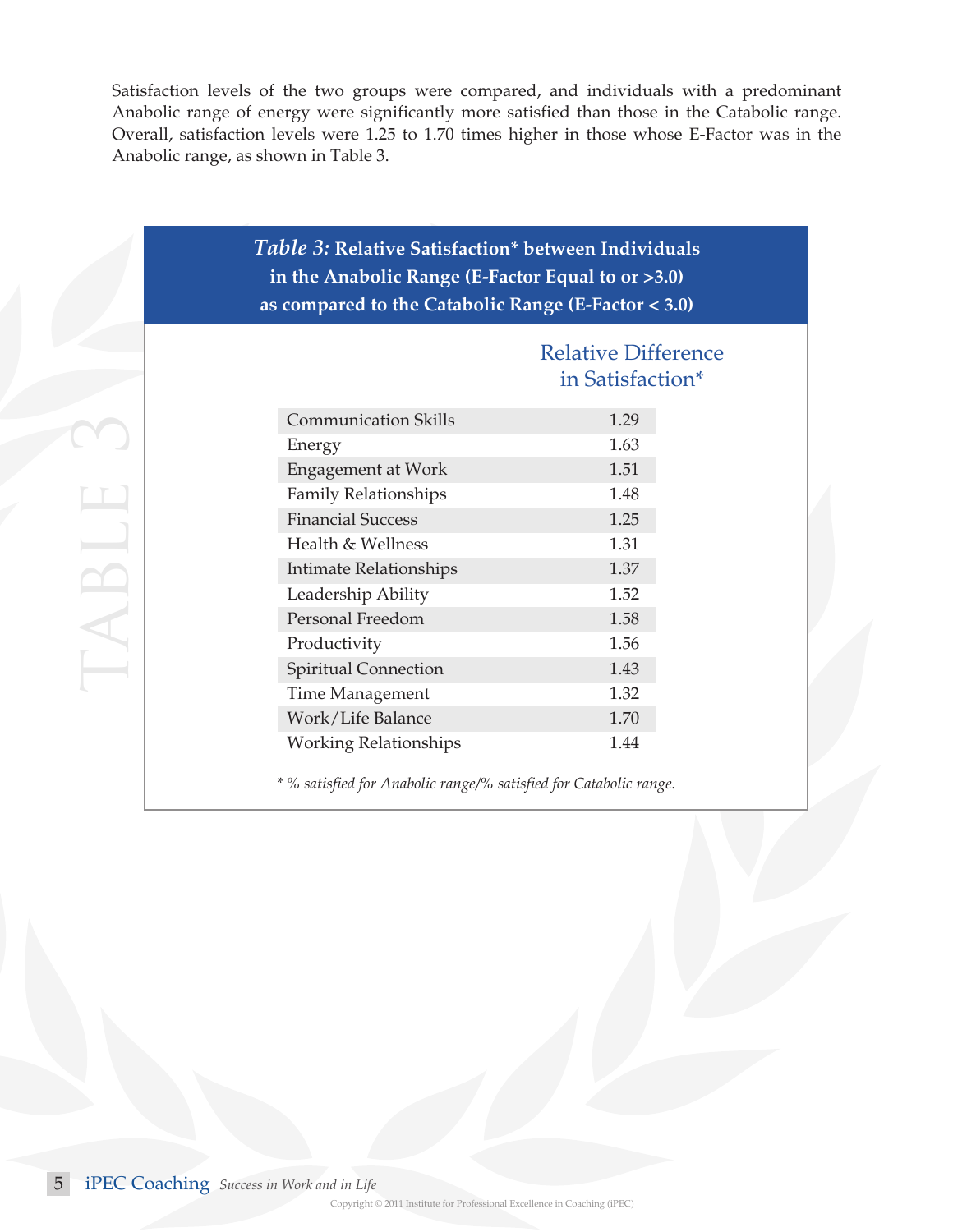The sample was further stratified into five groups according to participant's E-Factors. The differences in satisfaction between those in the High Anabolic Range (E-Factor >4.0) and those in the High Catabolic Range (E-Factor < 2.5) were striking. The higher the Anabolic energy, the greater the satisfaction levels.

*Relative to individuals with High Catabolic energy, individuals with High Anabolic E-Factor are 6.8 times as likely to be satisfied with their leadership, 4.2 times as likely to be satisfied with their productivity, and 3.4 times as likely to be satisfied with their engagement at work. They were also 20.4 times as likely to be satisfied with their level of energy, which is cited as a key factor related to an organization's bottom line (Schwartz & McCarthy, October 2007).*

## *Table 4:* **Relative Satisfaction\* between Individuals in the High Anabolic Range (E-Factor >4.0) as compared to the High Catabolic Range (E-Factor < 2.5)**

|                               | Catabolic<br>(High)<br>under 2.5 | Anabolic<br>(High)<br>over 4.0 | Relative<br><b>Difference</b><br>in Satisfaction* |
|-------------------------------|----------------------------------|--------------------------------|---------------------------------------------------|
| <b>Communication Skills</b>   | 38%                              | $85\%$                         | 2.3                                               |
| Energy                        | $4\%$                            | 85%                            | 20.4                                              |
| Engagement at Work            | 25%                              | 85%                            | 3.4                                               |
| <b>Family Relationships</b>   | 50%                              | 95%                            | 1.9                                               |
| <b>Financial Success</b>      | $4\%$                            | 30%                            | 7.5                                               |
| Health & Wellness             | 29%                              | 70%                            | 2.4                                               |
| <b>Intimate Relationships</b> | 46%                              | 80%                            | 1.7                                               |
| Leadership Ability            | 13%                              | 85%                            | 6.8                                               |
| Personal Freedom              | 17%                              | 85%                            | 5.1                                               |
| Productivity                  | 17%                              | 70%                            | 4.2                                               |
| <b>Spiritual Connection</b>   | 29%                              | 90%                            | 3.1                                               |
| <b>Time Management</b>        | 13%                              | 65%                            | 5.2                                               |
| Work/Life Balance             | 21%                              | 60%                            | 2.9                                               |
| <b>Working Relationships</b>  | 25%                              | 80%                            | 3.2                                               |

*% satisfied for High Anabolic range/% satisfied for High Catabolic range*

table 4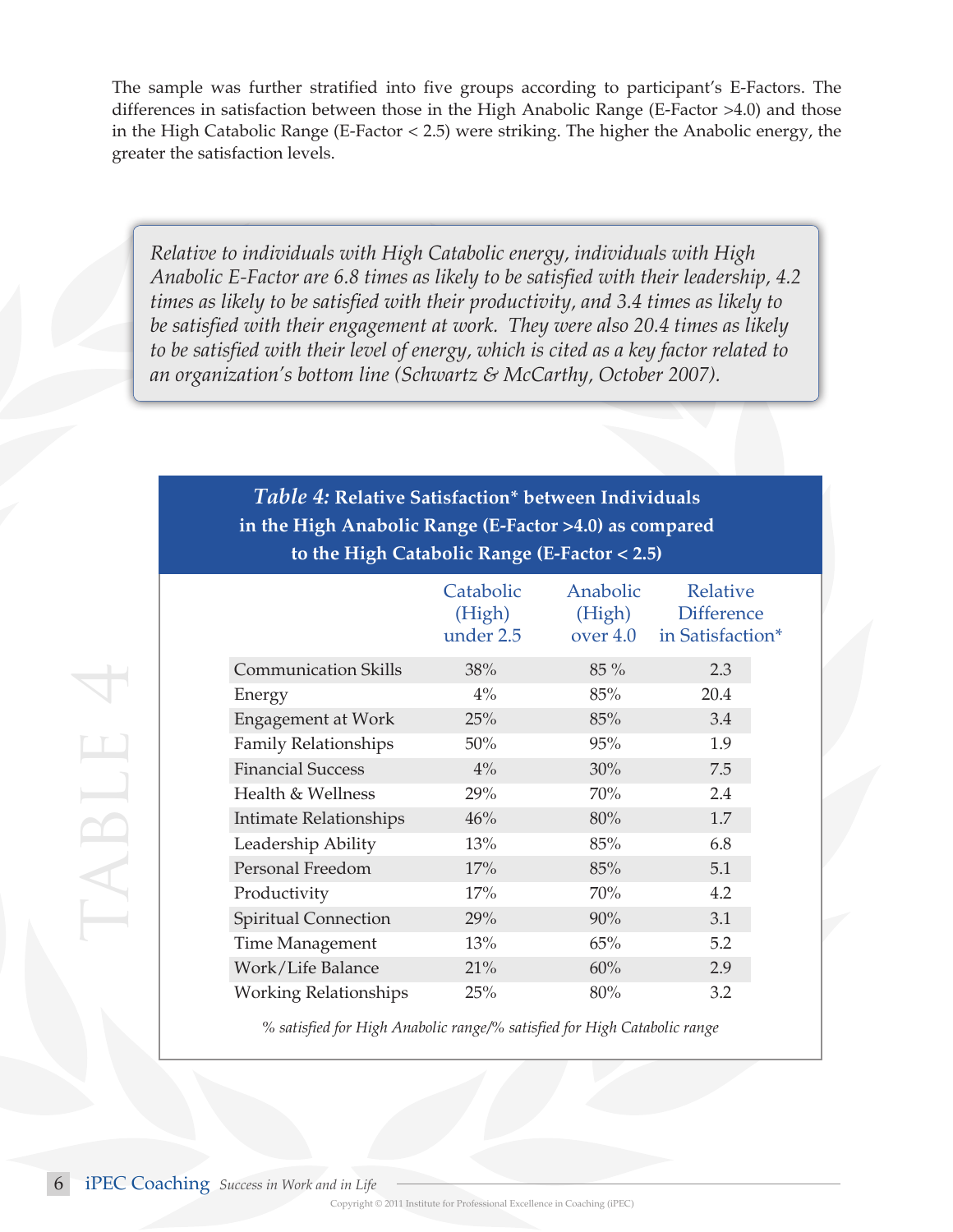As illustrated in the Figures presented in the following section, satisfaction levels generally rise in step-wise fashion relative to E-Factor.



 *E-factor below 2.5 (High Catabolic), 2.5-2.99 (Low Catabolic), 3.0-3.49 (Low Anabolic) 3.5-3.99 (Moderately Anabolic, above 4.0 (High Anabolic)*

7 iPEC Coaching *Success in Work and in Life*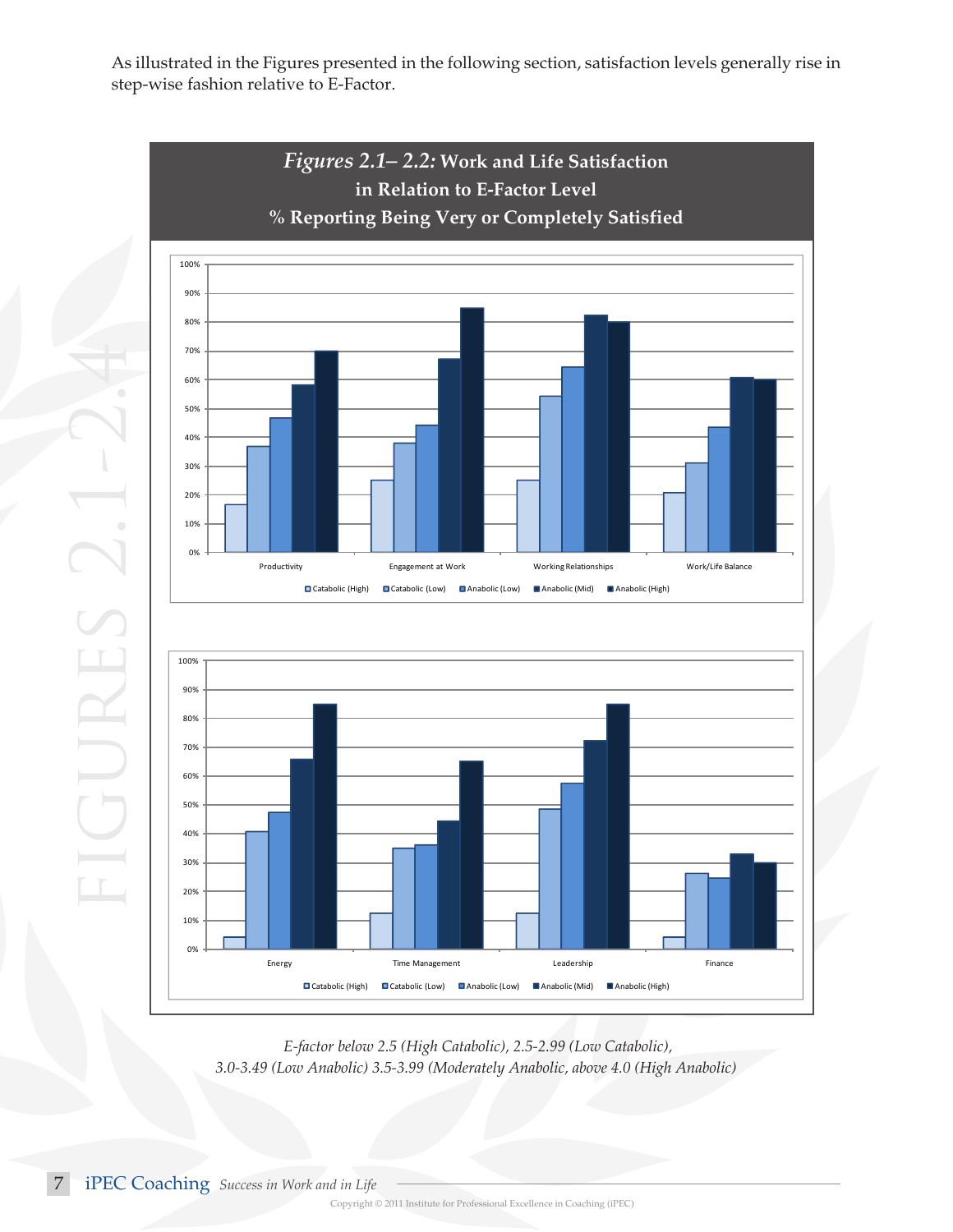

 *E-factor below 2.5 (High Catabolic), 2.5-2.99 (Low Catabolic), 3.0-3.49 (Low Anabolic) 3.5-3.99 (Moderately Anabolic, above 4.0 (High Anabolic)*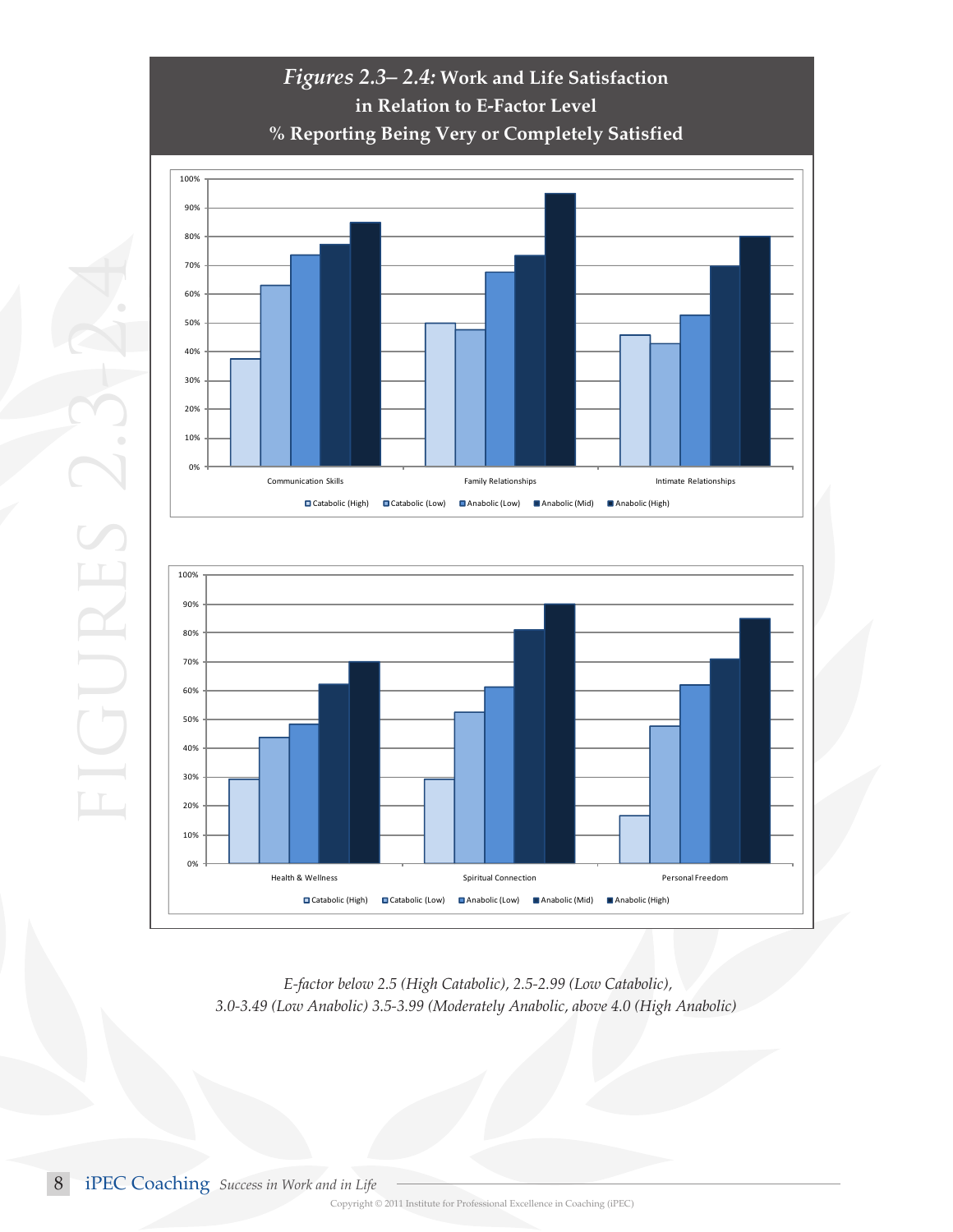Employees whose E-factor falls in the Catabolic range are likely to fall into one of two generalized profiles.

**The first Catabolic profile** is depicted by employees who are unlikely to feel confident and engaged in their careers. Because they are not satisfied with their abilities, they may not attempt even the simplest challenges – and will likely go to great lengths (typically, unconsciously) to avoid such challenges. They may appear to be apathetic, unproductive, disengaged, uncommitted, and dispassionate. Their energy and ability to lead others is considerably lower than those whose E-factor is in the Anabolic range.

**A second Catabolic profile** is seen in employees who appear confident in their career and decisions; however, that "confidence" is seen as argumentative, opinionated, defensive, or controlling. Because their experience has taught them that there is a right and wrong way to get things done, they often only truly see their own perspective – which creates conflict within their teams and departments. They often have low emotional intelligence, which leads to getting things done by force or control, as opposed to through engagement. Whether they create conflict or hold onto that conflict internally (until it ultimately shows up as disengagement, gossip, or nay saying), this catabolic profile is the most prevalent in the workforce.

These two Catabolic profiles describe the vast majority of U.S. workers who are not engaged at work. If employees with either of these profiles are in the position of manager, director, or executive within an organization, their Catabolic disposition has an even greater ripple effect on those with whom they interact and lead. Those with the second Catabolic profile exercise a high degree of control over their direct reports' work and suppress the creativity and independence of those around them. Productivity and innovation, therefore, are mediocre, at best, and require constant management input.

The research in this paper clearly indicates that people with higher E-Factors are more satisfied with all aspects of their lives and the findings further suggest that they are able to engage in their activities and relationships with more energy and passion.

By the same token, leaders who are able to tap into anabolic energy can provide the quality supervision and leadership required to engage and empower their staff. As a result, engagement and satisfaction increase with positive impact on innovation and productivity. As opposed to Catabolic energy, which, without intervention, will feed off itself until any system is depleted, Anabolic energy creates a sustainable environment.